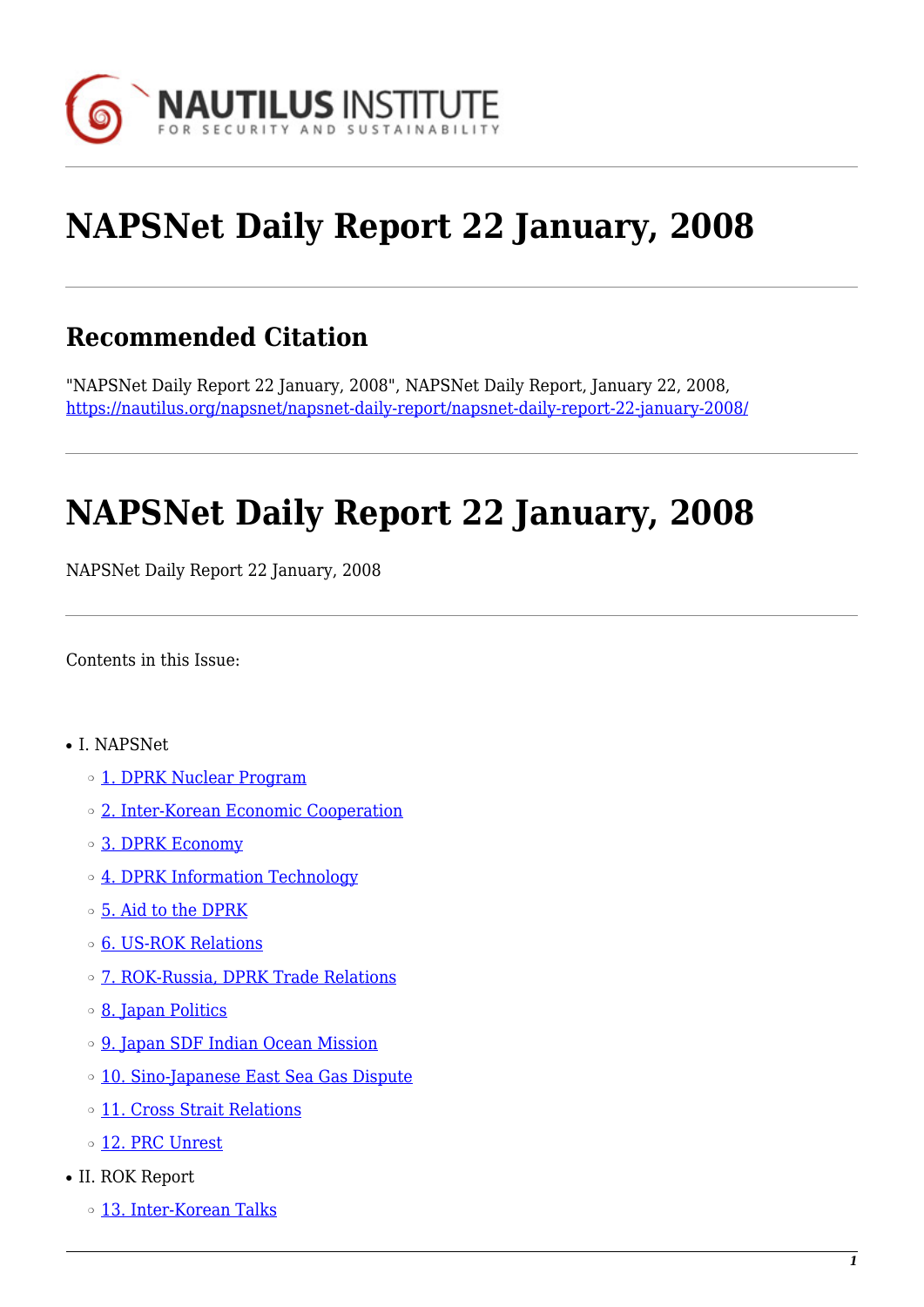o [14. DPRK Economy](#page-4-3)

o [15. Incoming Government's DPRK Policy](#page-5-0)

[Preceding NAPSNet Report](https://nautilus.org/mailing-lists/napsnet/dr/2008-2/napsnet-daily-report-21-january-2008/)

# **I. NAPSNet**

# <span id="page-1-0"></span>**1. DPRK Nuclear Program**

Associated Press ("NKOREA MEDIA: US NOT MEETING COMMITMENTS", Seoul, 2008/01/22) reported that the DPRK's Minju Joson newspaper accused the United States on Tuesday of failing to meet its commitments to remove Pyongyang from U.S. terrorism and trade blacklists by the end of 2007. "Under this situation, it is pretty evident that we cannot carry out our commitments unilaterally," the commentary said, according to the official Korean Central News Agency. "If the U.S. truly intends to move the Korean peninsula denuclearization forward, all it should do is be sincere about its own commitments." "We have never flinched or ducked our heads in front of U.S. confrontational policy. We have responded to hard-line U.S. policy with super hard-line policy," it said. "The Korean peninsula denuclearization process can move forward only when the U.S. sincerely carries out its commitments."

### <span id="page-1-1"></span>[\(return to top\)](#page-0-0)

### **2. Inter-Korean Economic Cooperation**

Yonhap ("HIGH TARIFFS LIMIT EXPORT OF KAESONG-MADE PRODUCTS: THINK TANK", Seoul, 2008/01/21) reported that high tariffs limit the export of products made by ROK companies in the joint industrial complex in the DPRK's border town of Kaesong, a state-run think tank said Sunday. The Korea Institute for Industrial Economics and Trade (KIET) said in a report on the industrial complex just north the of demilitarized zone, that as of September 2007, only US\$47.2 million worth of Kaesong goods were exported. This is equivalent to 22.4 percent of \$213.8 million worth of goods made by the complex so far. "The main reason why Kaesong products are not exported is because countries including the United States and Japan slap high import duties on North Korean goods," a researcher said.

<span id="page-1-2"></span>[\(return to top\)](#page-0-0) 

# **3. DPRK Economy**

IFES NK Brief ("DUPLICITY IN THE NORTH KOREAN FOREIGN CURRENCY MANAGEMENT SYSTEM", 2008/01/21) reported that it appears that moves to strengthen the so-called 'Royal Economy', done in order to fortify Kim Jong Il's reign over the DPRK, have led to the dismantlement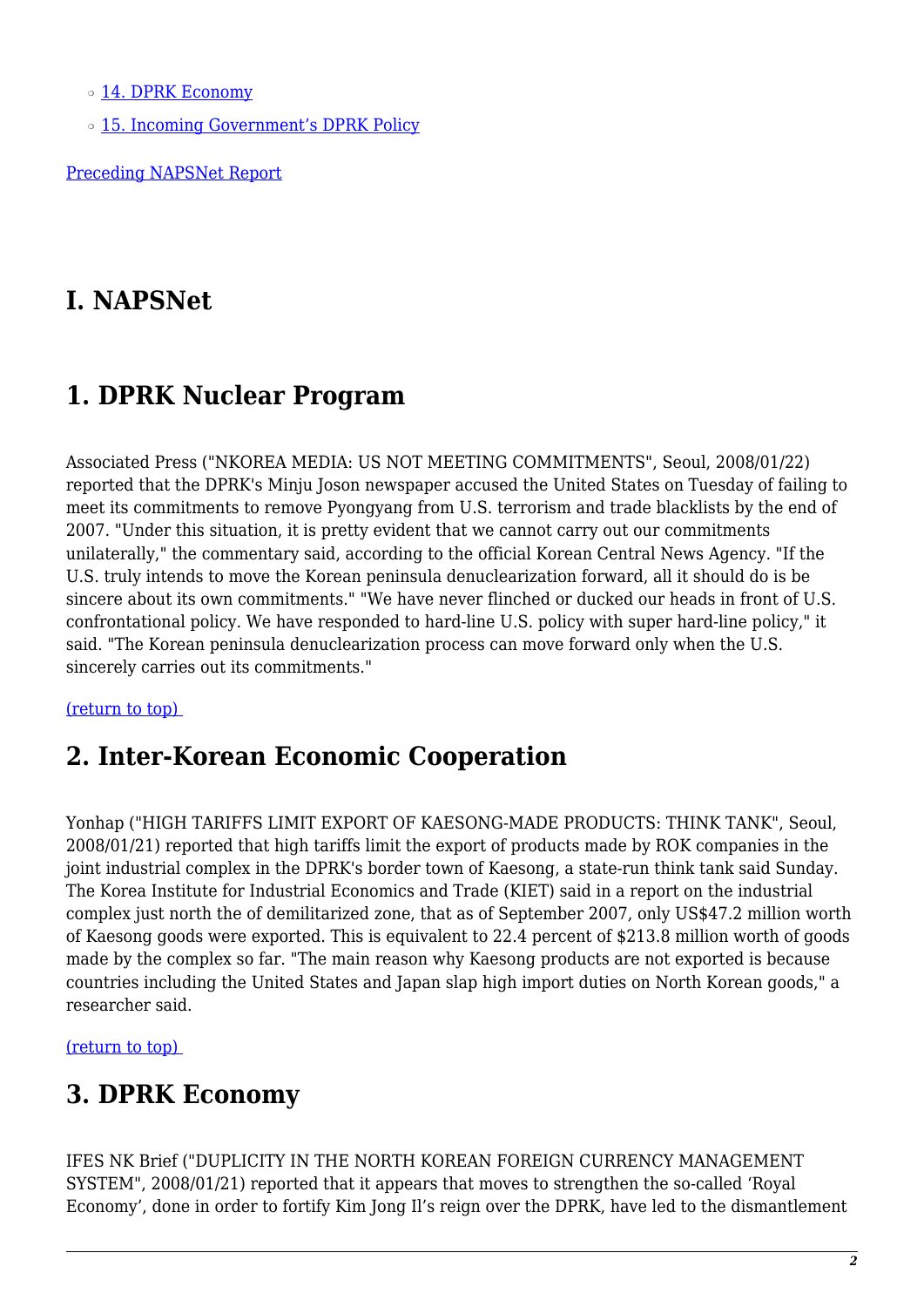of the DPRK's uniform foreign currency management system, and now two systems are in place. DPRK authorities are attempting to reestablish one foreign currency management system centered on the Cabinet, but the existence of the 'Royal Economy' is blocking these moves. Additionally, "through supplementing North Korea's legal system, there is an attempt in progress to reestablish a single foreign currency management system centered around the trade bank and Cabinet, but the military economy and entities such as Room 38 and Room 39 oppose it, so it is as-of-yet not possible. North Korea tries to strengthen its role in and control over public finances through government foreign currency management, but is hampered by the fetters of the 'Royal Economy'."

### <span id="page-2-0"></span>[\(return to top\)](#page-0-0)

## **4. DPRK Information Technology**

Yonhap ("N. KOREAN LEADER VISITS COMPUTER PROGRAM EXHIBITION: REPORT", Seoul, 2008/01/21) reported that the DPRK's leader Kim Jong-il recently visited a computer program exhibition and called for further development of the country's computer technology and education, the communist state's official news agency reported. Kim checked "computer programs displayed at the 18th national program contest and exhibition" and expressed "great satisfaction" over the achievement of the nation's scientists and technicians, the Korea Central News Agency (KCNA) said.

### <span id="page-2-1"></span>[\(return to top\)](#page-0-0)

# **5. Aid to the DPRK**

Korea Herald ("N. KOREA MORE AND MORE OPEN TO U.N. AID: RAPPORTEUR", 2008/01/21) reported that the DPRK has become more and more receptive to help from United Nations agencies, mostly due to the country's dire need of food and other aid, a special rapporteur from the U.N. said, reported Yonhap News Agency. Vitit Muntarbhorn, a U.N. special rapporteur on DPRK human rights currently visiting Tokyo, assessed Pyongyang's reception of help from U.N. agencies since the devastating floods last August as a "constructive development." The official, however, also noted that problems such as the mismanagement of food and distorted budget allocations benefited the military and elites.

### <span id="page-2-2"></span>[\(return to top\)](#page-0-0)

### **6. US-ROK Relations**

Yonhap ("PRESIDENT-ELECT VOWS CLOSER TIES WITH U.S. IN LETTER TO BUSH: ENVOY", Washington, 2008/01/21) reported that the ROK's incoming administration will try to further strengthen its alliance with the US to address the DPRK's nuclear ambitions and other issues of regional concern, a special envoy of President-elect Lee Myung-bak said. "South Korea-U.S. relations have been seriously damaged because there has been a lack of sincere dialogue between the two sides," Rep. Chung Mong-joon, Lee's special envoy to the U.S., told reporters here. "As the U.S. side must have a lot to say to our government, we will first listen closely to what they have to say before coming up with our position," he added.

### <span id="page-2-3"></span>[\(return to top\)](#page-0-0)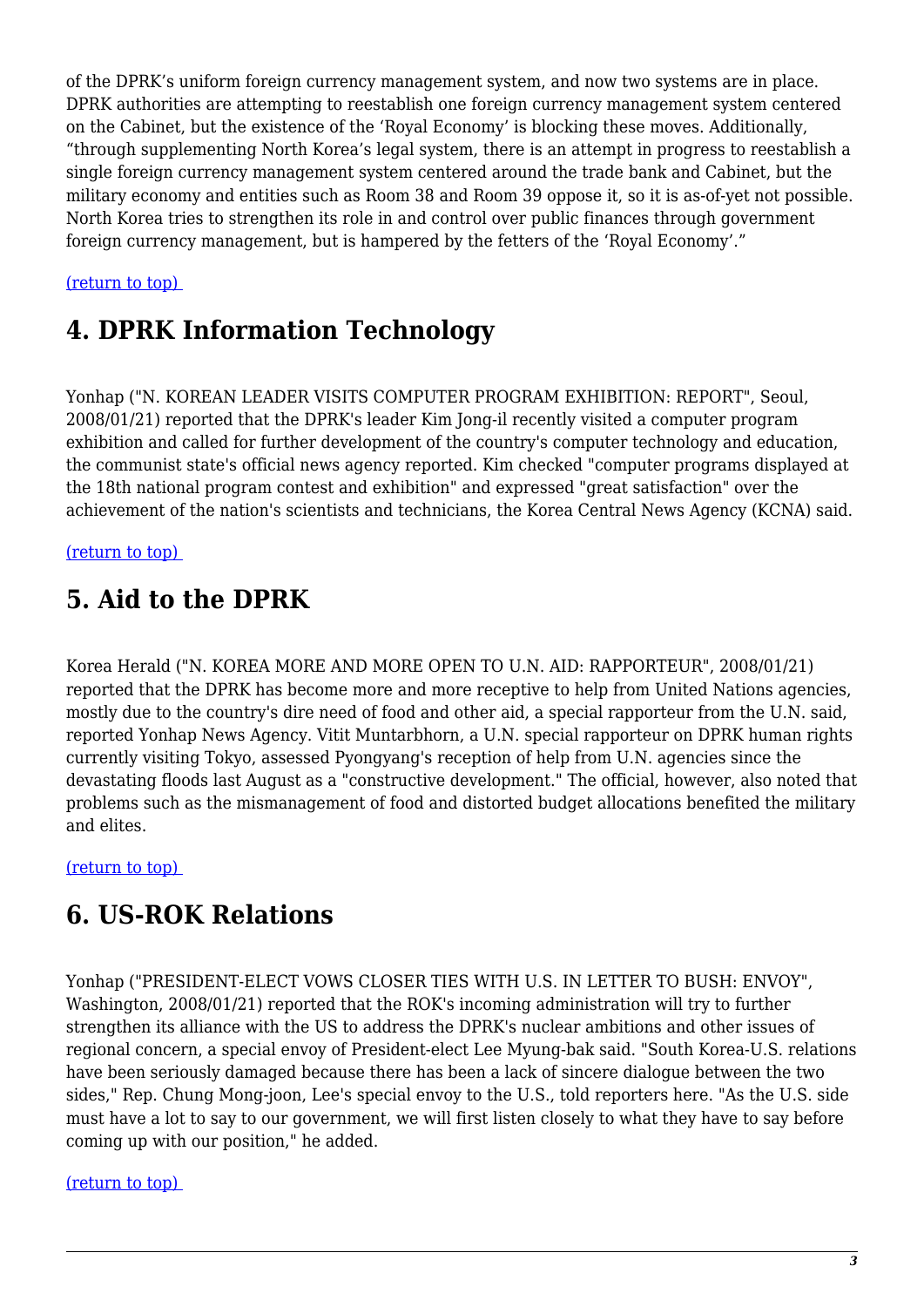# **7. ROK-Russia, DPRK Trade Relations**

### Xinhua ("S KOREA ENVOY SUGGESTS FURTHER ECONOMIC TIES WITH MOSCOW,

PYONGYANG", Moscow, 2008/01/21) reported that a special envoy from the ROK suggested the establishment of a northeast Asian economic bloc along with Russia and the DPRK, news agencies reported. Lee Jae-oh, envoy of ROK President-elect Lee Myung-bak, will discuss the ROK presidentelect's plan to create a northeast Asian economic community during his six-day visit to Russia. "We propose establishing a joint peace and economic committee between South and North Korea and Russia, which could serve as a platform to discuss peace and economic issues in the region," RIA news agency quoted the senior diplomat as saying.

<span id="page-3-0"></span>[\(return to top\)](#page-0-0) 

# **8. Japan Politics**

Agence France-Presse (Hiroshi Hiyama, "JAPANESE OPPOSITION PRESSES FOR SNAP ELECTIONS", Tokyo, 2008/01/21) reported that Japan's opposition went on the offensive Monday, pledging to push for an early election and spelling stalemate for the divided parliament's new session. The opposition pledged to fight the agenda of Prime Minister Yasuo Fukuda, who opened the 150-day parliament session on Friday with promises of action on fighting global warming and other issues. "In order for Japan to regain its vitality, we must launch an administration run by the Democratic Party of Japan," he said.

<span id="page-3-1"></span>[\(return to top\)](#page-0-0) 

# **9. Japan SDF Indian Ocean Mission**

Agence France-Presse ("US REJECTS JAPAN REQUEST OVER FUEL USE IN 'WAR ON TERROR': REPORT", Tokyo, 2008/01/21) reported that the US has rejected a request by Japan that it verify Tokyo's contribution to the US-led "war on terror" in Afghanistan is not used for military operations in Iraq, a report said. Ahead of the resumption, scheduled for mid-February, Japan and the United States are making arrangements to exchange documents on details of support later this month. But Washington disagreed with Japan's plan to include provisions that would enable Tokyo to verify what the fuel was being used for, Kyodo reported, quoting unnamed sources close to Japan-US relations. US officials said such provisions would affect its military operations in the region and be a burden on the troops engaged in them, the sources said.

### <span id="page-3-2"></span>[\(return to top\)](#page-0-0)

# **10. Sino-Japanese East Sea Gas Dispute**

The Financial Times (David Pilling and Mure Dickie , "CHINESE OPTIMISTIC ON GAS RESERVE AGREEMENT", Tokyo/Beijing, 2008/01/21) reported that a smouldering dispute between the PRC and Japan over ownership of gas reserves in the East China Sea should be resolved by the time Hu Jintao, the PRC's president, visits Tokyo in spring, Beijing's ambassador to Japan said. Foreshadowing what could be the most significant breakthrough in Sino-Japanese relations in years, Cui Tian-kai, the PRC's ambassador, said: "We are making progress. Hopefully, we will arrive at a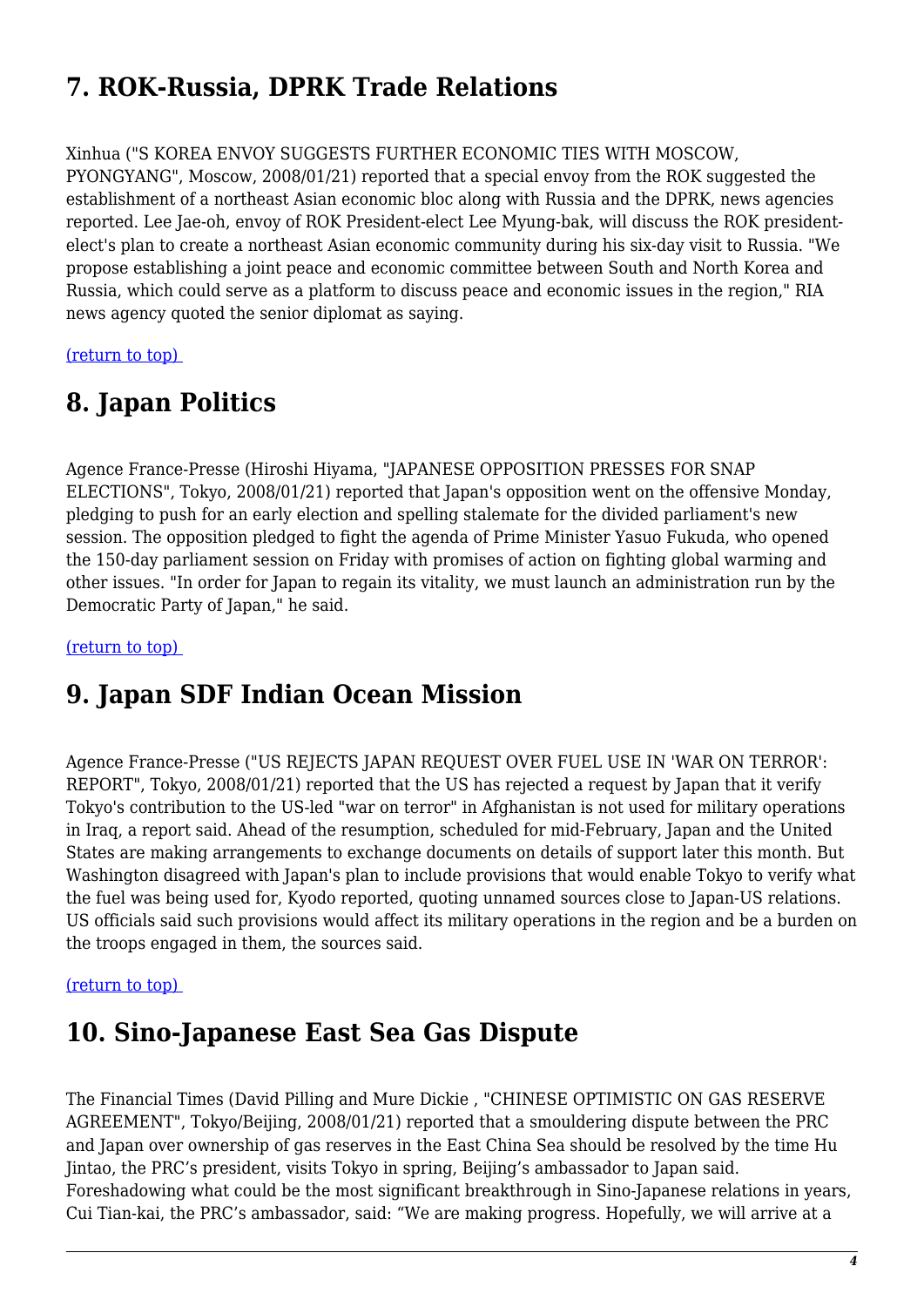solution well before Hu's visit." Mr Cui said it should be possible to come up with a "practical formula" that would allow the two countries to share gas reserves without ceding ground on territorial or legal questions. These would be solved "in the future", he said.

<span id="page-4-0"></span>[\(return to top\)](#page-0-0) 

# **11. Cross Strait Relations**

Agence France-Presse (Felix Mponda, "TAIWAN FEELS THE SQUEEZE FROM CHINA PUSH INTO AFRICA", Blantyre, 2008/01/21) reported that its largesse may still help prop up the economies of some of the continent's poorest countries but Taiwan is being slowly squeezed out of Africa as the PRC's presence grows ever stronger. Malawi last week became the fourth African country to switch diplomatic allegiance to Beijing since Taiwanese President Chen Shui-Bian came to power in 2000, leaving only the minnows of Burkina Faso, Gambia, Swaziland and Sao Tome and Principe still with links with Taipei. While the Taiwanese government has helped bankroll everything from hospitals to roads, Malawi has come to the conclusion that it cannot afford to be left out in the cold as the PRC becomes ever more influential on the continent.

<span id="page-4-1"></span>[\(return to top\)](#page-0-0) 

# **12. PRC Unrest**

Agence France-Presse ("CHINA VOWS TO END VIOLENCE BY URBAN INSPECTORS", Beijing, 2008/01/21) reported that a quasi-police agency in the PRC has vowed to end violence while enforcing the law after officials from its ranks beat a man to death for video-taping their crude tactics, the government said Monday. "Violently implementing the law and using administrative violence is in a way the same as trampling on the spirit of the law," the State Urban Management Bureau said in a statement on a government website. The remarks came after Wei Wenhua, a manager of a construction firm and a Communist Party member, was beaten to death this month by urban inspectors in central PRC's Hubei province.

[\(return to top\)](#page-0-0) 

# **II. ROK Report**

# <span id="page-4-2"></span>**13. Inter-Korean Talks**

<span id="page-4-3"></span>Hankyoreh (Lee Je-hoon, "FIRST INTER-KOREAN TALKS DELAYED", Seoul, 2008/01/21) reported that the first talks between the two Koreas, namely the railway talks to be held on 22 were postponed. Even though they tried to convince the DPRK to hold the meeting as it was initially planned, the DPRK suspended the meeting without rearranging the date, the ROK Unification Ministry said. Experts are concerned about why the DPRK had decided to delay the meeting. One government official analyzed that, ever since President-elect Lee Myung-bak's transition team has announced that they were to reconsider the issues that had been already agreed to implement during last summit, the DPRK could have sensed uneasiness in the inter-Korean relationship and delayed the talks.